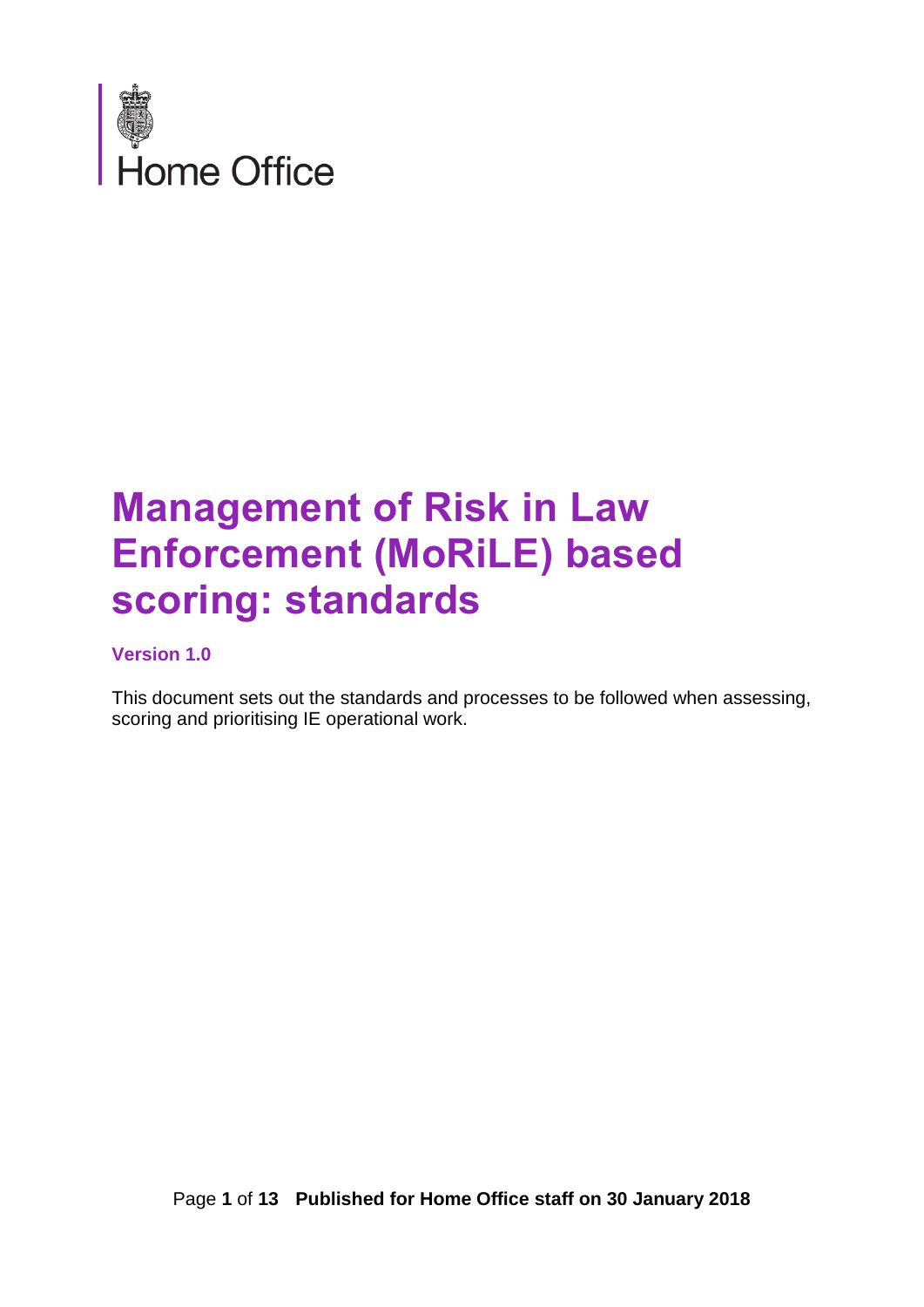# <span id="page-1-0"></span>**Contents**

| Management of Risk in Law Enforcement (MoRiLE): Background 4 |  |
|--------------------------------------------------------------|--|
|                                                              |  |
|                                                              |  |
|                                                              |  |
|                                                              |  |
|                                                              |  |
|                                                              |  |
|                                                              |  |
|                                                              |  |
|                                                              |  |
|                                                              |  |
|                                                              |  |
|                                                              |  |
|                                                              |  |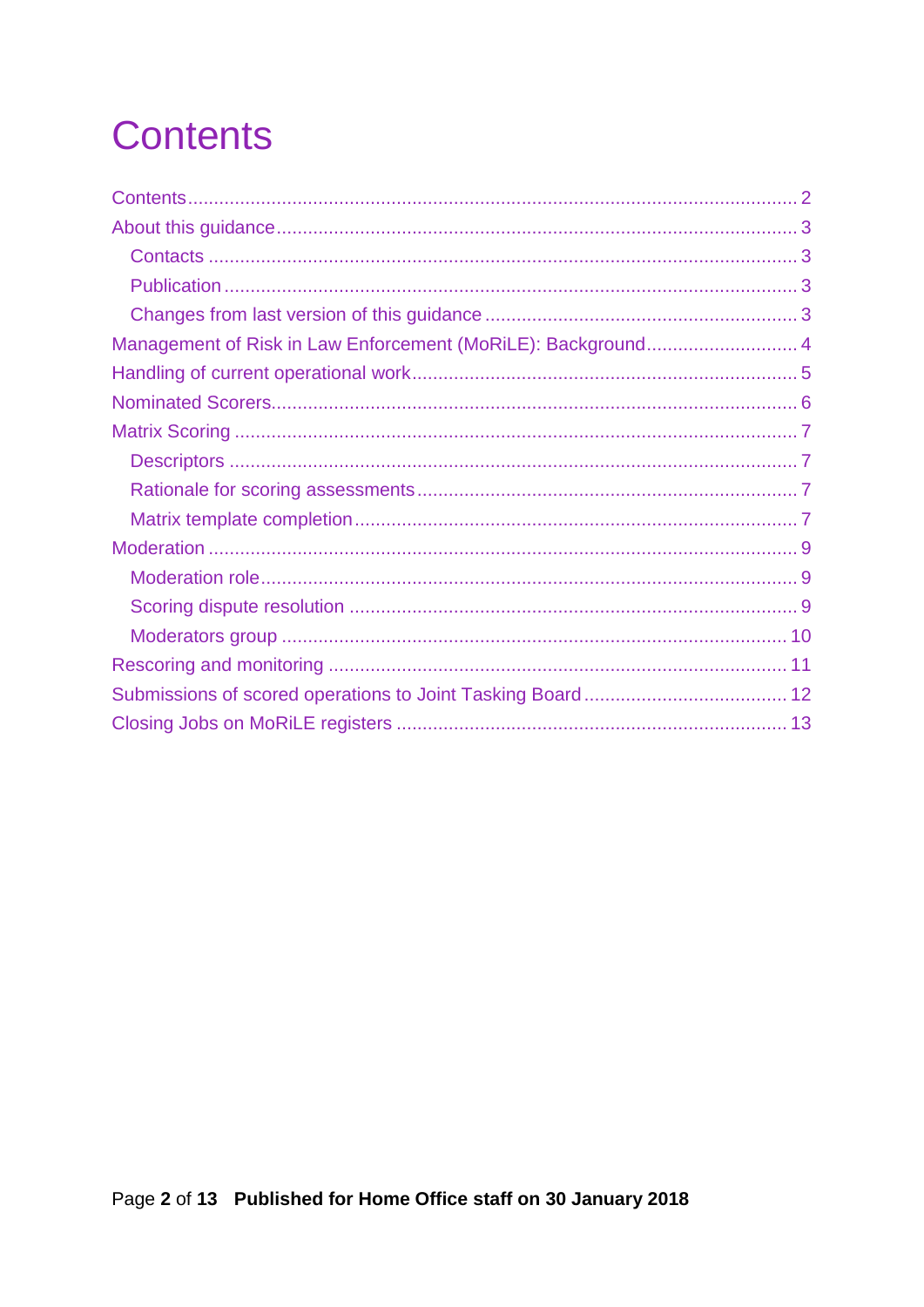# <span id="page-2-0"></span>About this guidance

This guidance tells members of Crime and Financial Investigations and Immigration Intelligence how to apply the Management of Risk in Law Enforcement (MoRiLE) scoring to Immigration Enforcement operational work.

From February 2018 all IE operational teams within Immigration Intelligence (II) and Crime and Financial Investigations (CFI) must score live operational work using the MoRiLE template. All work will be prioritised via a Joint II and CFI Tasking Board.

### <span id="page-2-1"></span>**Contacts**

If you have any questions about the guidance and your line manager or senior caseworker cannot help you or you think that the guidance has factual errors then email the Crime and Enforcement Analysis team or the Intelligence Capability and Coordination Unit.

If you notice any formatting errors in this guidance (broken links, spelling mistakes and so on) or have any comments about the layout or navigability of the guidance then you can email the Guidance Rules and Forms team.

#### <span id="page-2-2"></span>**Publication**

Below is information on when this version of the guidance was published:

- version **1.0**
- published for Home Office staff on **30 January 2018**

### <span id="page-2-3"></span>**Changes from last version of this guidance**

This is new guidance.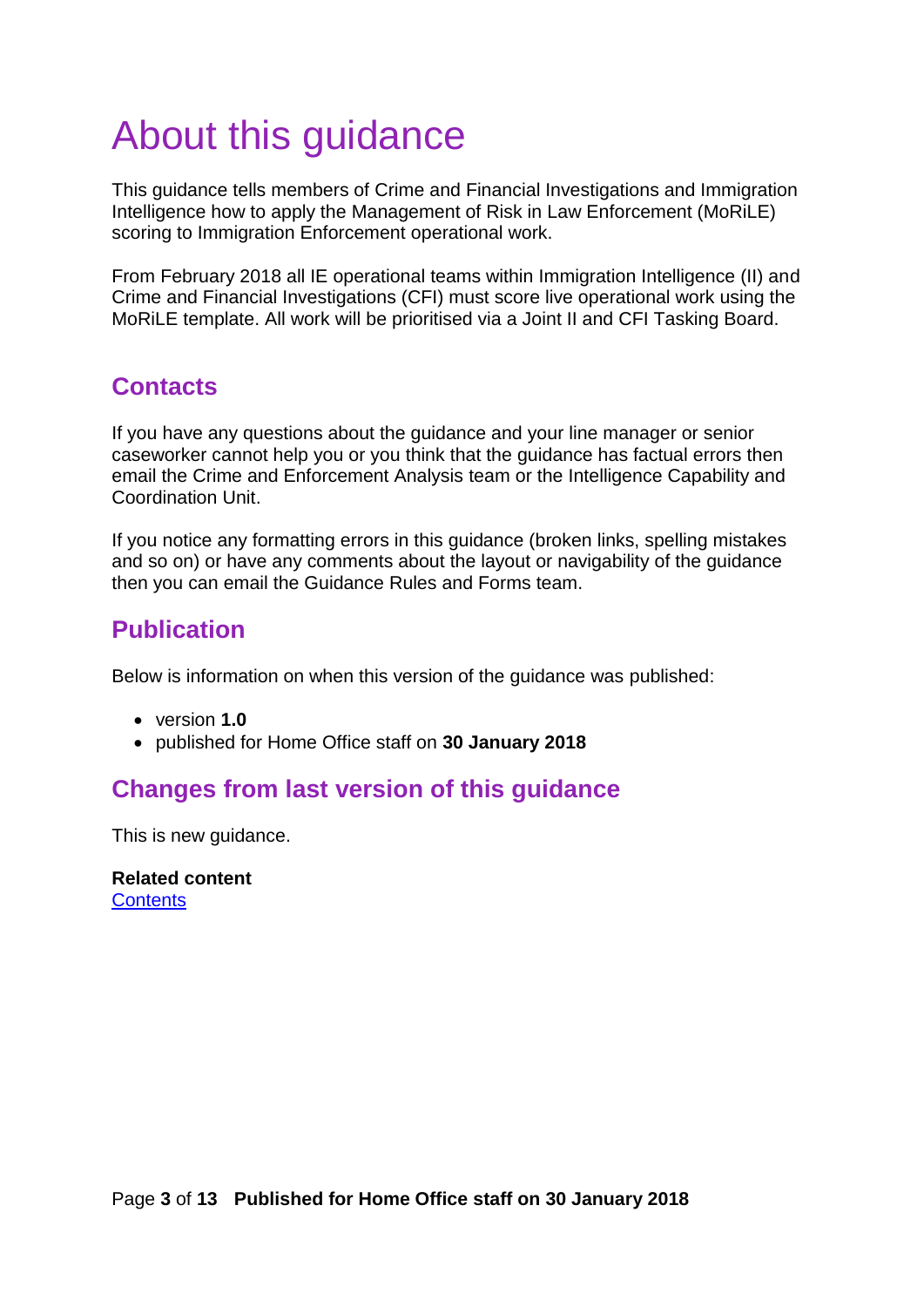### <span id="page-3-0"></span>Management of Risk in Law Enforcement (MoRiLE): Background

This page tells members of Crime and Financial Investigations (CFI) and Immigration Intelligence (II) about the background to MoRiLE.

The Organised Immigration Crime (OIC) Steering Group agreed to adopt a MoRiLE scoring process for all operational work. A working group consisting of II and CFI practitioners was set up to review the MoRiLE tactical descriptors and agree a set that were appropriate for joint use by II and CFI. The OIC Transformation steering group has endorsed the approach set out in this guidance.

All standards set within the document meet the MoRiLE Project requirements and have been reviewed by their practitioners before introduction. The requirements remain under review and changes will be guided by additional instructions from the MoRiLE Project to ensure IE meets the wider law enforcement requirements.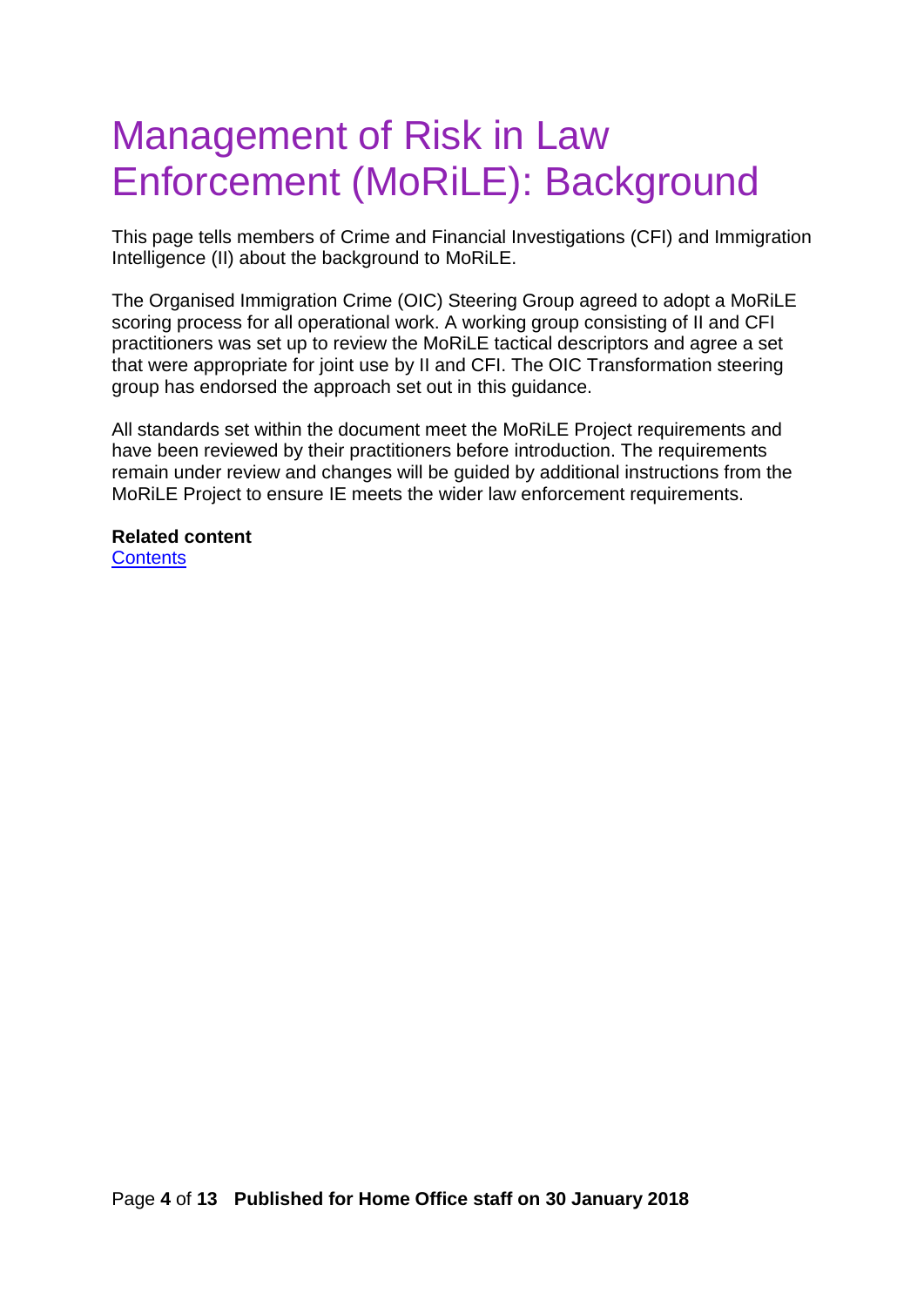# <span id="page-4-0"></span>Handling of current operational work

From 1 February 2018 all operational work (either intelligence or crime) must be scored and moderated on an assistant director (AD) command area basis only cases at **post charge stage** are exempt. A flow diagram of the process can be found in 'Annex G – MoRiLE process map'.

The document formats are mandatory and it is acceptable for teams to hold only their own local data. However, set formats must remain unchanged to allow aggregation of the information. This is particularly critical for the scoring template as locally held information will be amalgamated to allow national prioritisation.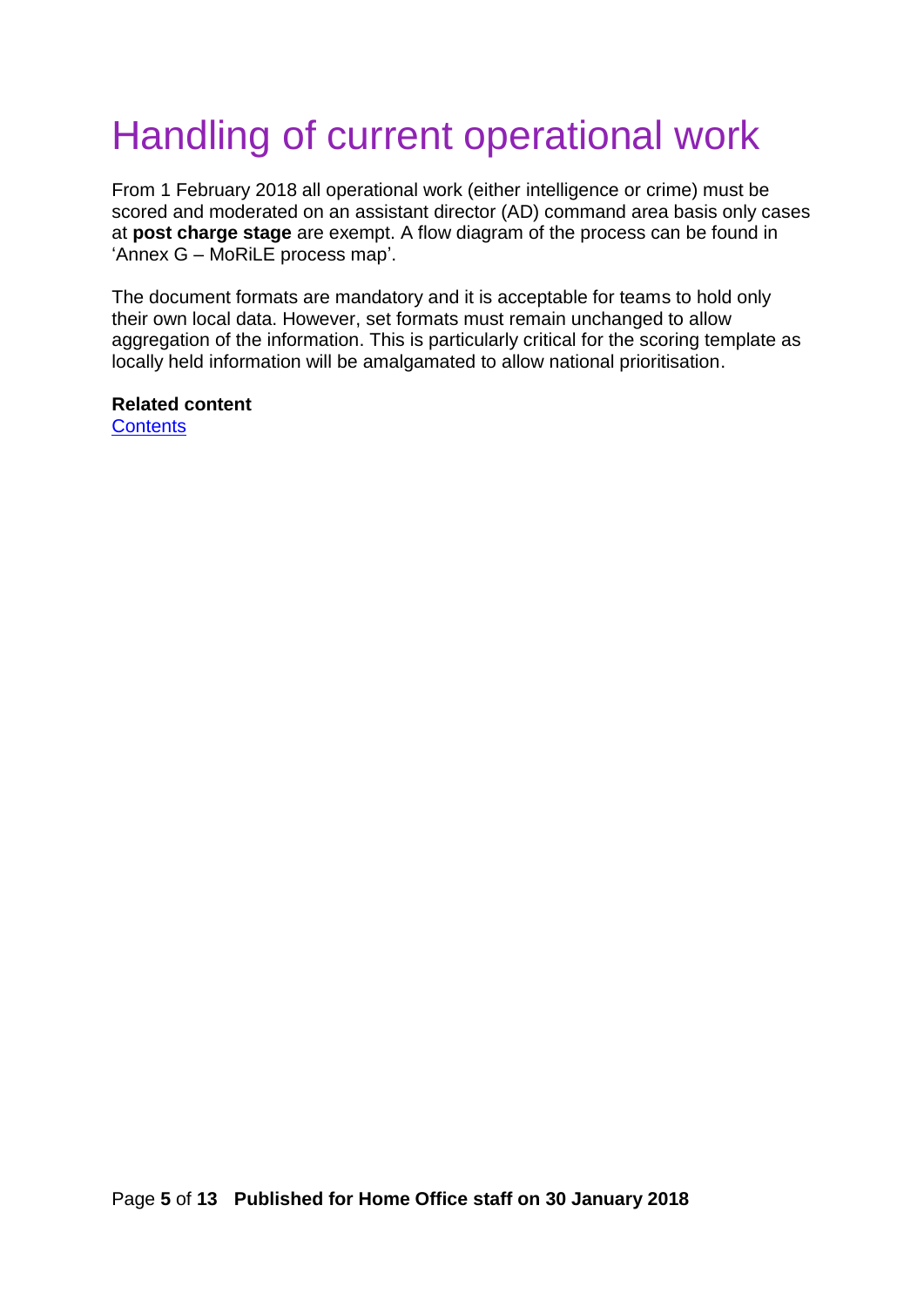## <span id="page-5-0"></span>Nominated Scorers

All Management of Risk in Law Enforcement (MoRiLE) scoring is to be undertaken by a specified and limited number of staff in each assistant director (AD) command and is not to be devolved lower than higher executive office or chief immigration officer grade. To ensure business resilience all area must have assigned deputies in place. The list of current scorers is in 'Annex A – list of trained MoRiLE scorers'. Individual scorers are encouraged to discuss scoring with their peers.

Scorers should also be Organised Crime Group Mapping (OCGM) users who have received OCGM training within the past twelve months. Alongside MoRiLE, these individuals will also be responsible for recording and scoring organised crime groups in OCGM.

All scorers and moderators must have undertaken MoRiLE training, scoring will not be accepted by specified moderators if assessments are completed by those outside those listed in Annex A. Full list of moderators is shown in 'Annex B – list of trained MoRil F moderators'.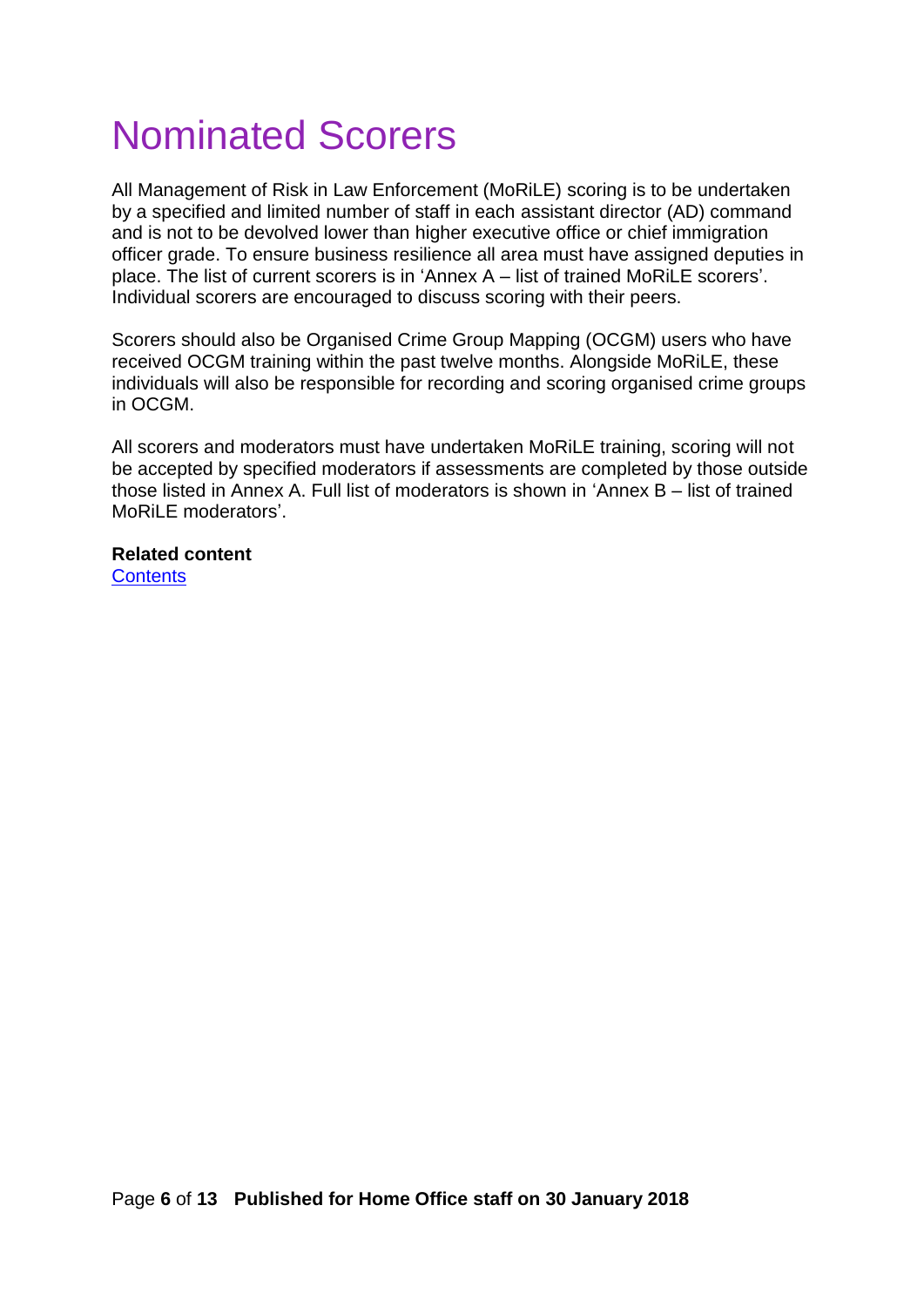# <span id="page-6-0"></span>Matrix Scoring

### <span id="page-6-1"></span>**Descriptors**

The current descriptors and context guidance have been agreed and are shown at 'Annex C – MoRiLE scoring descriptors' and must be adhered to.

These are the key points to consider:

- financial impact you should score financial impact for either the individual victim or the impact on the economy of the United Kingdom (this is where coconspirators or beneficiaries have been identified)
- organisation position use the Immigration Enforcement (IE) Control Strategy as a guide and consider the current national response, for example areas such as clandestine entry, human trafficking and modern slavery both have a significant IE response as does illegal working

#### <span id="page-6-2"></span>**Rationale for scoring assessments**

'Annex E – MoRiLE scoring rationale template' has been included to record the rationale behind scoring decisions made by the scorer in-conjunction with the officer in charge (OIC). It should be completed at the outset for each operation and revised as the operation progresses to allow changes in the rationale to be auditable.

#### <span id="page-6-3"></span>**Matrix template completion**

'Annex D – MoRiLE scoring matrix' should be used to record and score all Crime and Financial Investigations (CFI) and Immigration Intelligence (II) operational jobs. Key information to be included (with critical elements identified) is shown in the table below and your submission will be returned by the moderator if any of this information is omitted.

| <b>Matrix area</b>                    | <b>Instructions for complexion</b>    |
|---------------------------------------|---------------------------------------|
|                                       |                                       |
| Reference number - critical element   | Use the IMM number assigned.          |
| <b>Submitting Area</b>                | Choice between II and CFI.            |
| Unit                                  | Your team - Durham CFI or Crime       |
|                                       | Development Team London.              |
| Operation name                        | This should have been allocated       |
|                                       | through the Strategic Operations      |
|                                       | Command (SOC).                        |
| Summary of the job – critical element | As briefly as you can what is the job |
|                                       | about. Cover:                         |
|                                       | • what has happened                   |
|                                       | • where it happened                   |
|                                       | • when it happened                    |
|                                       | • how often it happened               |
|                                       | • what the offence was                |

Page **7** of **13 Published for Home Office staff on 30 January 2018**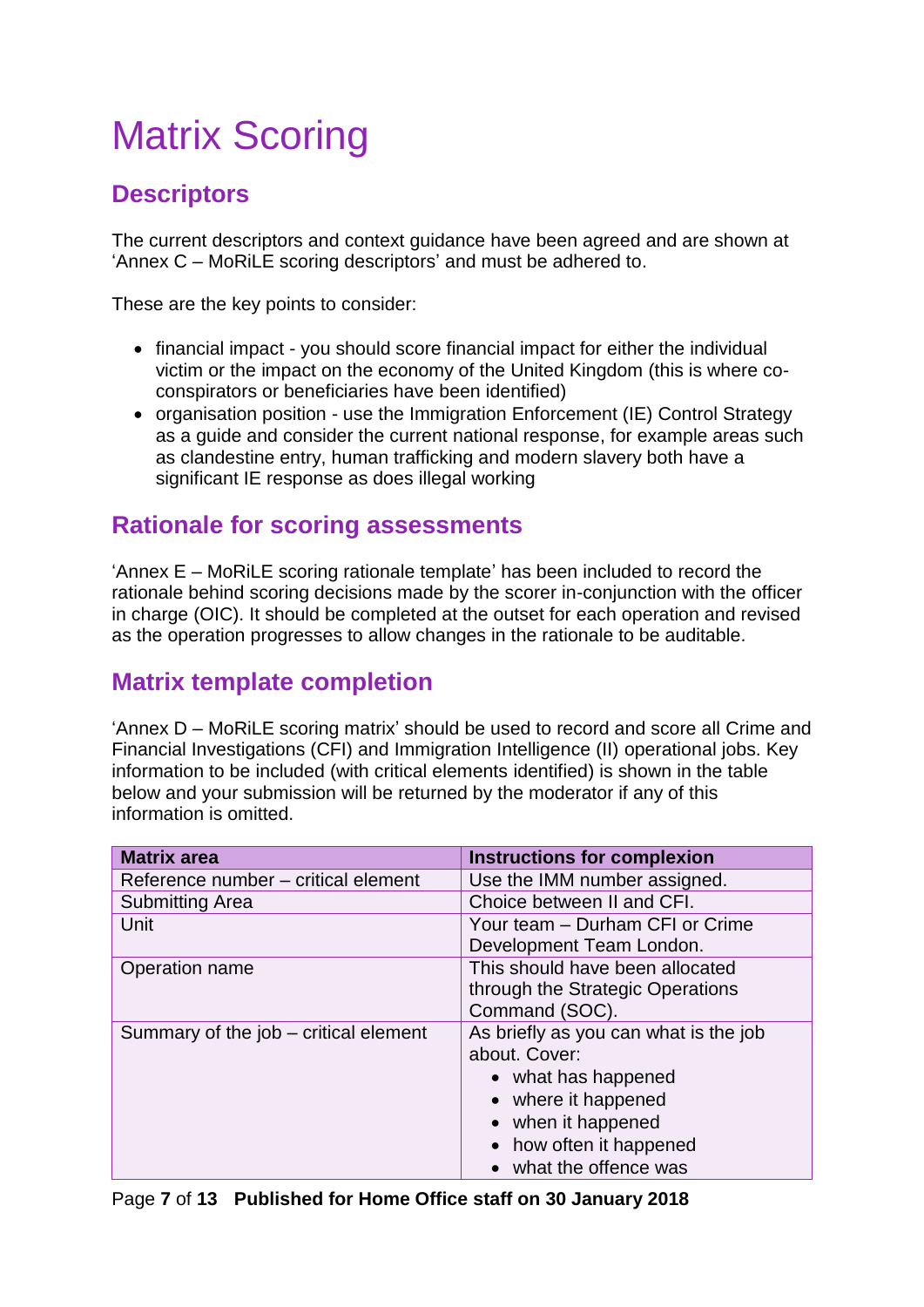| <b>Matrix area</b>                                                                     | <b>Instructions for complexion</b>                                                                                                                                                                                                  |
|----------------------------------------------------------------------------------------|-------------------------------------------------------------------------------------------------------------------------------------------------------------------------------------------------------------------------------------|
|                                                                                        | • how the offence was committed<br>• who was involved and number of<br>individuals involved<br>• who the victim was (for example,<br>include nationalities, minors)<br>• the number of many victims<br>• if the victims were harmed |
| <b>Organised Crime Group Mapping</b><br>(OCGM) Score and OCGM ID - critical<br>element | From OCGM. See Organised crime<br>group mapping (OCGM) for more<br>information.                                                                                                                                                     |
| <b>Control Strategy Area</b>                                                           | This should be taken from the current IE<br>Control Strategy. See: Annex F - IE<br><b>Control Strategy Priorities.</b>                                                                                                              |

Below are the steps to be taken to complete the matrix:

- 1. Use your rationale template and Operational Summary to work through each element of scoring basing your scores on what you currently know. Do not assume harm and volume levels if this is unclear. Use the descriptors to guide your reasoning.
- 2. You must manually select the appropriate score descriptor for each category using the drop down arrow to bring up the list of options. **Do not** copy and paste data into columns I through to BD as doing this overwrites the scoring calculations and corrupts the final scores.
- 3. Once scoring is complete save your scores and contact your nominated moderator and arrange for the scores to be reviewed. List of moderators is contained in 'Annex B – list of trained MoRiLE Moderators'.
- 4. Completed scoring records should be retained in an appropriate shared folder and should follow IE prescribed naming formats and version control. In addition to a current scoring matrix, commands are encouraged to maintain a backup folder for previous versions of the scoring matrix. For example:
- CFI NORTH Scoring Matrix Current 01/02/2018
- Backup folder contains CFI NE Scoring matrix 15 Jan 2018 and CFI NE Scoring matrix 29 Jan 2018

#### **Related content**

**[Contents](#page-1-0)**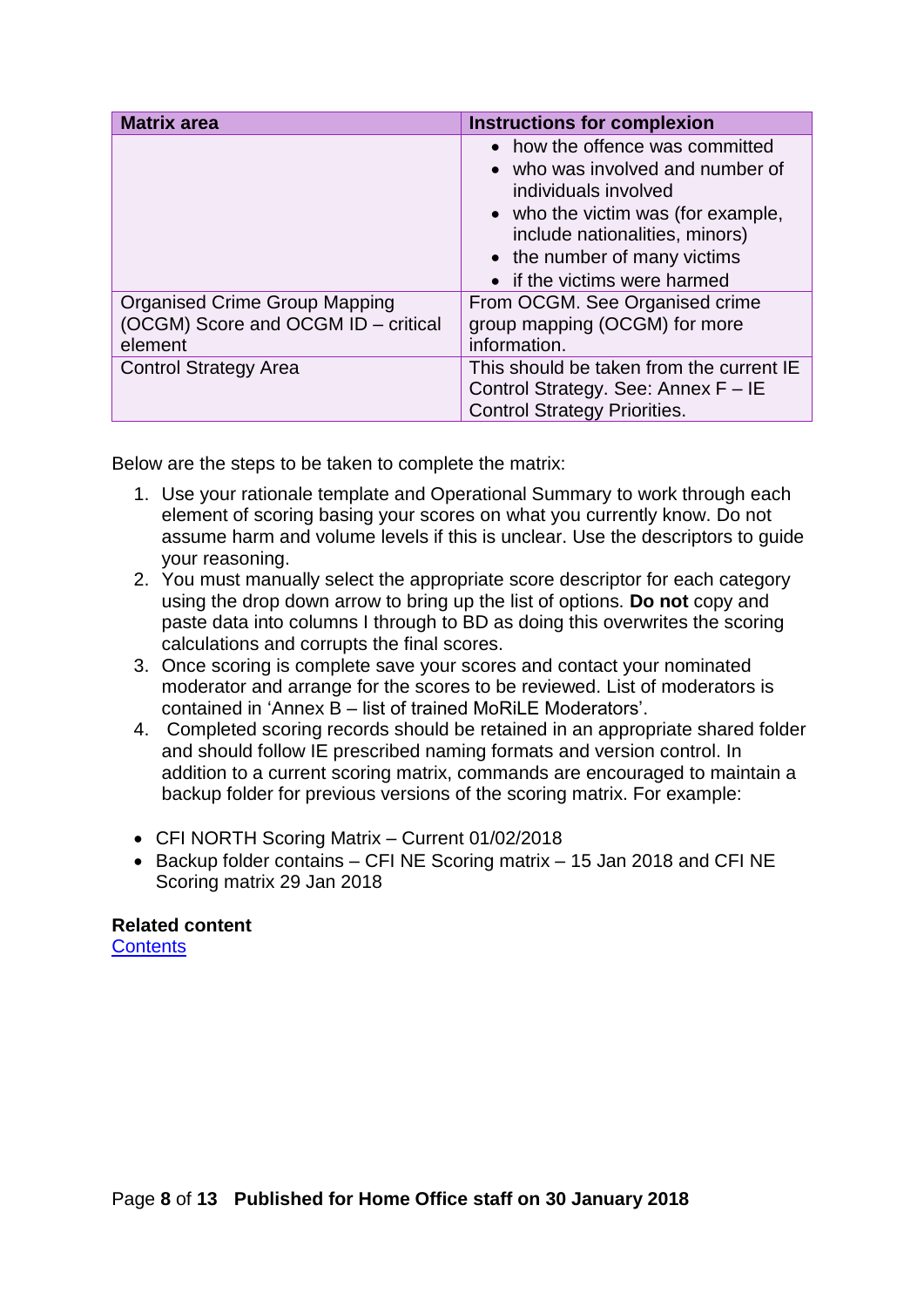## <span id="page-8-0"></span>**Moderation**

#### <span id="page-8-1"></span>**Moderation role**

Individuals who undertake the moderator role are required to review, assess and challenge the recording and scoring of investigations within their area. Moderators are encouraged to work with their local scoring counter parts and peers if questions arise on scoring decisions.

Moderators must be able to access and review any operational summaries and scoring rationale documentation which can clarify why a particular score has been reached. All documents should be held within the team shared folders. If moderators are from outside the unit it is the officer in charge's (OIC's) responsibility to ensure the documentation is available for assessment.

Below are the steps to be taken to moderate the matrix scores:

- 1. Work through the paperwork provided by the scorer. Does it meet the requirements at paragraph 10?
- yes review the rationale template and work through the scoring matrix
- no return the paperwork and outline the information required to complete the review
- 2. For complete information use the rationale matrix and the operational statements to review all scoring decisions. All assessment outcomes must be recorded in column BE (Moderator review action notes). Where you accept the assessments simply record your agreement along with the date. Where you consider scores are incorrect you should adjust the scoring, record your decision in column BE (Moderator review action notes) on the scoring spreadsheet. Then feedback your decisions on why changes have been made to the scorer and OIC. It is important to note that whilst discussion is encouraged in most cases the moderator's decision is final.
- 3. Moderators are required to ensure consistency in scoring across each assistant director (AD) command. You should look across operations of a similar nature and review how the scores differ and why. This will help identify further questions if the scores differ widely and there is not a clear explanation within the rationale documentation.

### <span id="page-8-2"></span>**Scoring dispute resolution**

Disputes between the local scorer and moderator that cannot be resolved through clarification and discussion locally must be recorded, escalated, considered and ratified at the Joint Crime and Financial Investigations (CFI) and Immigration Intelligence (II) Tasking Board meeting. This meeting will also discuss and assign a priority level to all live jobs.

All moderation and scoring change decisions ratified by the board must be recorded on the central Management of Risk in Law Enforcement (MoRiLE) register to

#### Page **9** of **13 Published for Home Office staff on 30 January 2018**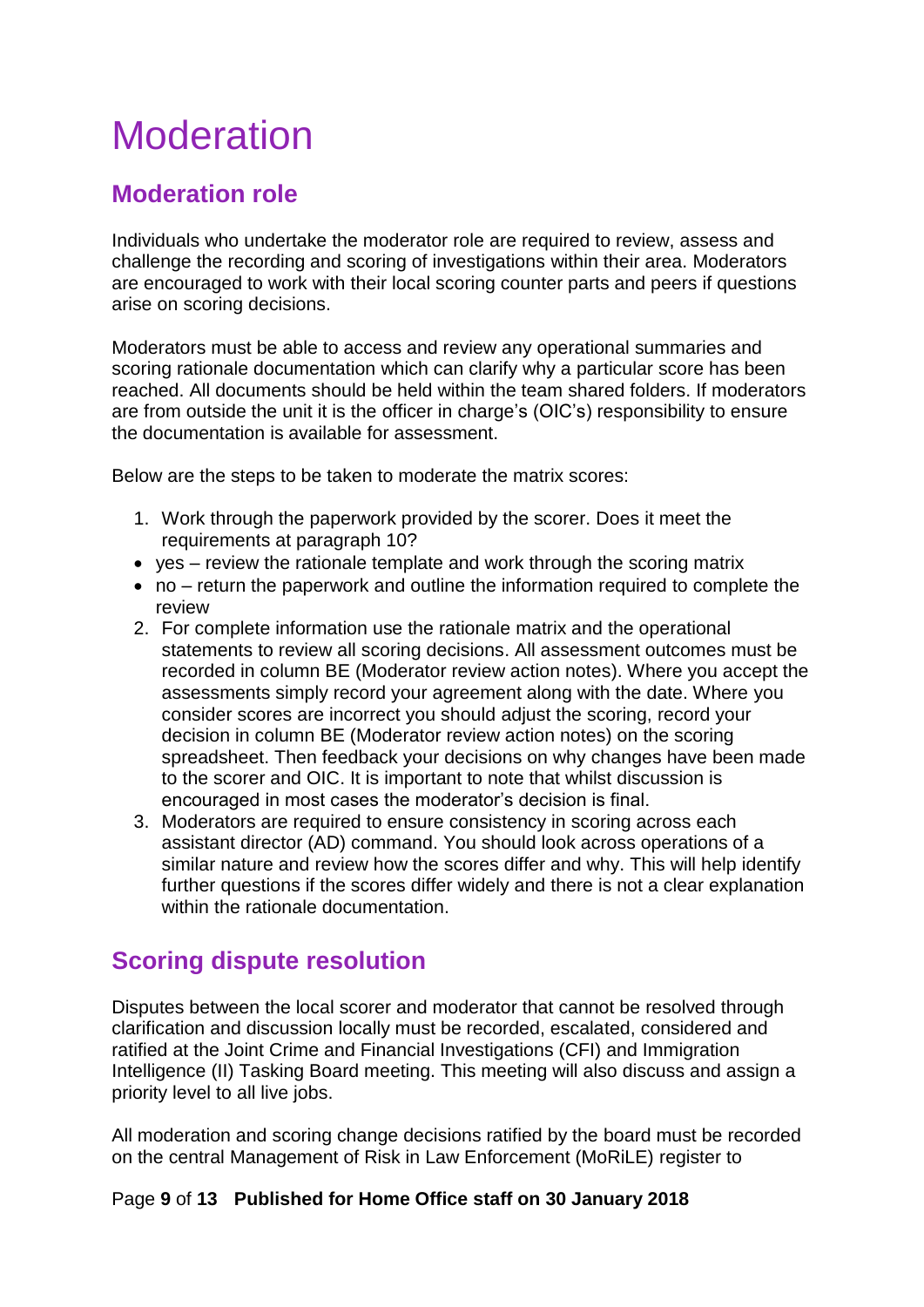maintain an appropriate audit trail. Ratification decisions will be fed back directly by the deputy directors (DD).

#### <span id="page-9-0"></span>**Moderators group**

A virtual moderators group will convene at least quarterly to discuss scoring issues and to review scoring decisions to maintain consistency and best practice across II and CFI. This forum will include input from the MoRiLE project lead whose role will be to provide updates on any changes to best practice, guidance or descriptors to be amended. When appropriate this group will also discuss Organised Crime Group Mapping OCGM issues and developments.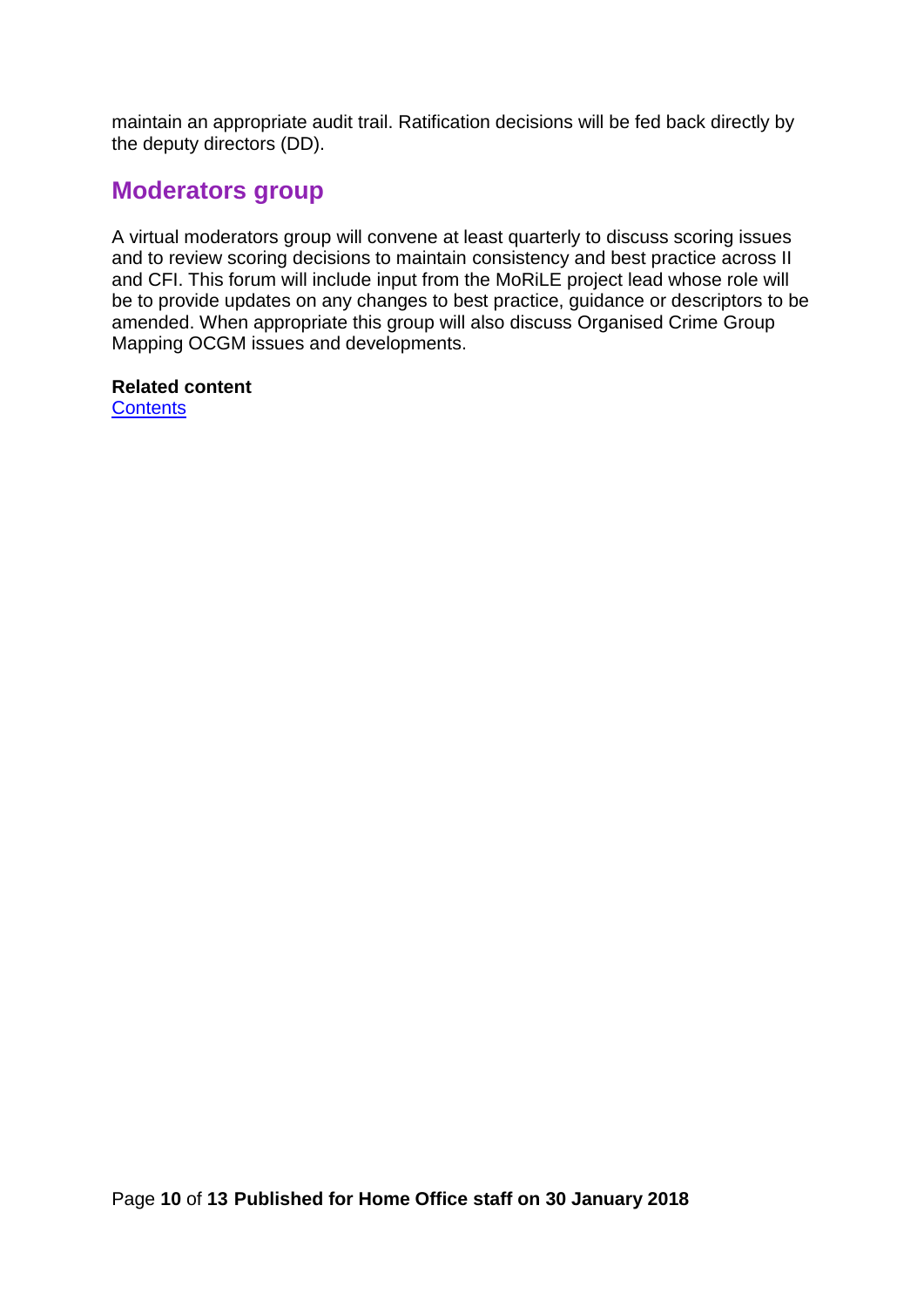## <span id="page-10-0"></span>Rescoring and monitoring

After initial scoring, re-scoring activity on all live jobs should be undertaken on an ongoing basis. For example, when significant activity has been undertaken (such as, an arrest phase) and, as a minimum, quarterly. If operations have been rescored they should also be re-moderated. Scorers should ensure all the relevant documentation is available for the moderator to re-review. This re-scoring process applies to both Management of Risk in Law Enforcement (MoRiLE) and Organised Crime Group Mapping (OCGM) records.

Monitoring of scoring discussions should also form part of monthly Assistant Director's Tasking Co-ordination Group (TCG) meetings. TCGs should routinely review all scoring ahead of submission/ re-submissions for priority consideration at the next Joint Crime and Financial Investigations (CFI) and Immigration Intelligence (II) Tasking Board meetings.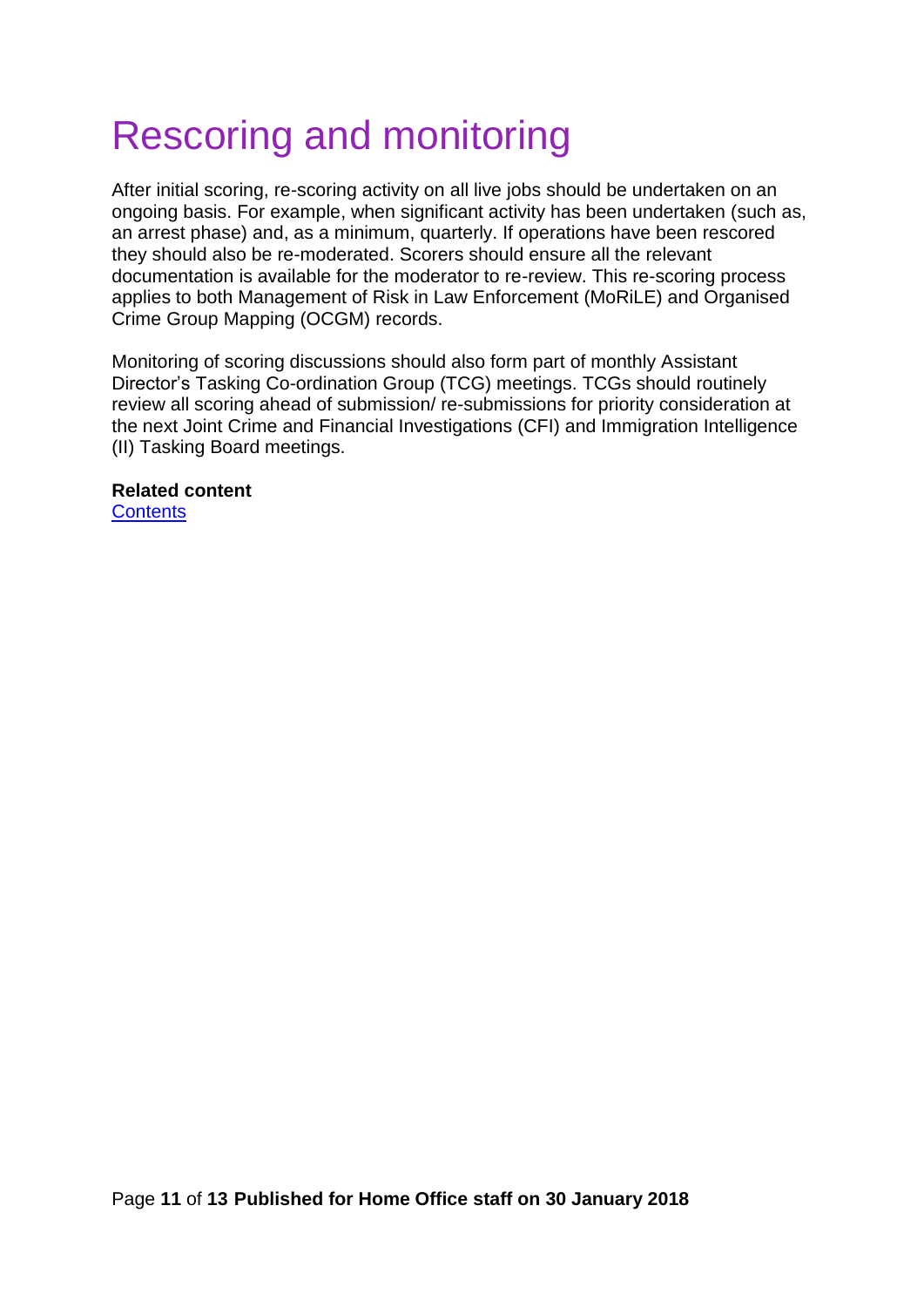### <span id="page-11-0"></span>Submissions of scored operations to Joint Tasking Board

Ahead of the Joint Crime and Financial Investigations (CFI) and Immigration Intelligence (II) Tasking Board locally maintained register should be combined into a CFI and II joint scoring spreadsheet. CFI and II Deputy Directors (DD) are required to ensure a complete register for both CFI and II is in place a **minimum of 1 week** before the joint tasking board.

All new (and rescored) operations need to be submitted to the Joint CFI and II Tasking Board for a prioritisation decision. Decisions will be considered against the Immigration Enforcement Control Strategy Priorities which are listed at 'Annex F – IE Control Strategy Priorities' and the national capacity position when allocating resources (this includes discussion on Financial Investigation and Analytical resource requirements).

Joint CFI and II Tasking Board members are responsible for cascading prioritisation decisions. Local scorers should ensure outcomes from the Joint CFI and II Tasking Boards are also maintained on the local scoring registers (columns BF and BG).